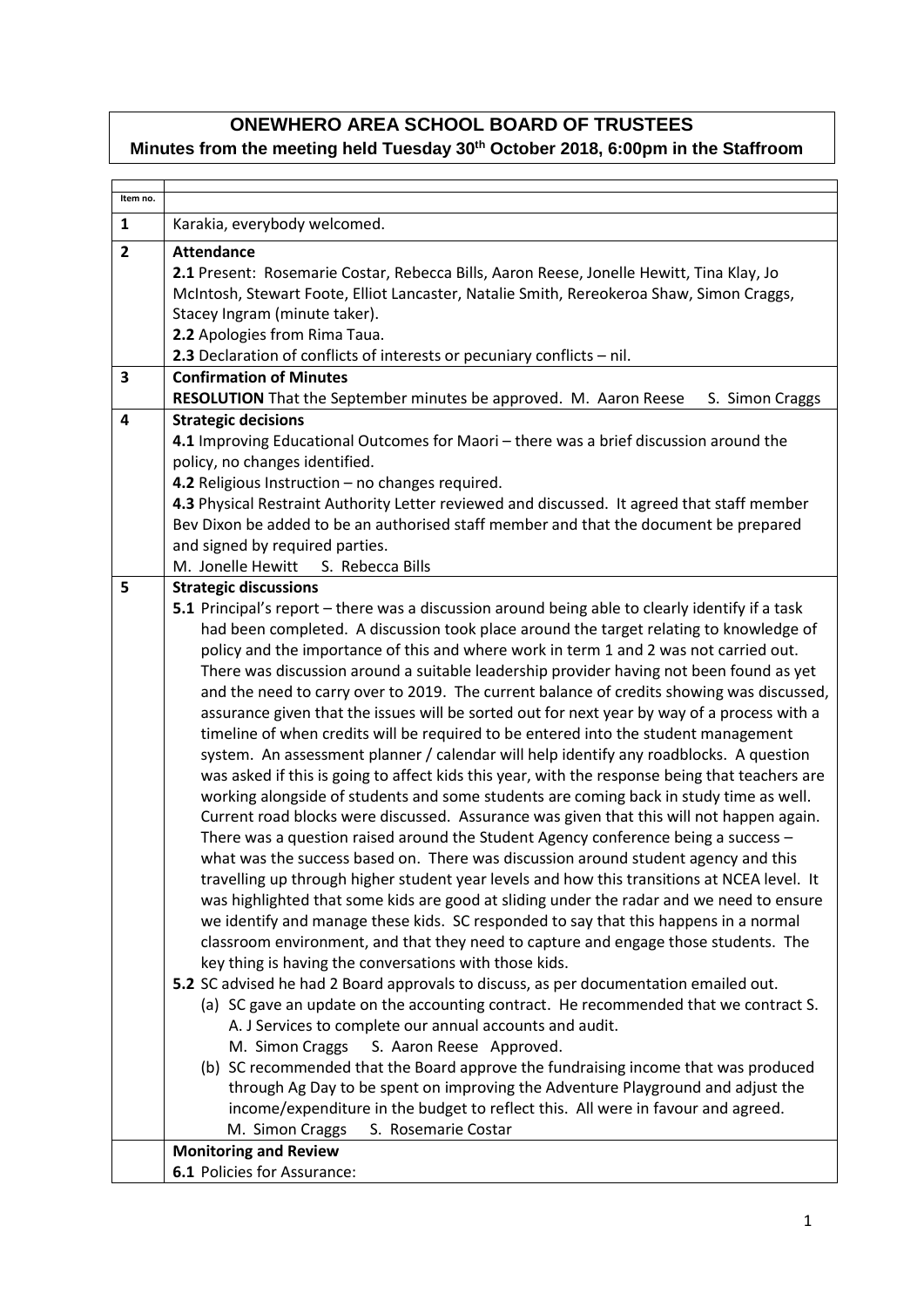|                         | (a) Attestation – SC assured this policy saying that this was tied into the appraisal process. |  |  |
|-------------------------|------------------------------------------------------------------------------------------------|--|--|
|                         | (b) Professionally Certified Teachers (PCTs) - SC advised that this was all good except for    |  |  |
|                         | we don't have appraisals on file until the end of the appraisal cycle. There was a             |  |  |
|                         | question around the appraisal of mentor teachers and this process, there was a brief           |  |  |
|                         | discussion around this.                                                                        |  |  |
|                         | (c) Appointment procedure - there was a discussion around job descriptions not always          |  |  |
|                         | being finalised to complete the pack. SC advised that this was the only thing.                 |  |  |
|                         | (d) SUE (Staff Usage and Expenditure) – SC advised that he checks and signs each pay           |  |  |
|                         | period. There was a discussion around the leave process, SC confirmed he was                   |  |  |
|                         | satisfied that we capture detail on everyone on leave.                                         |  |  |
|                         | (e) Length of school year.                                                                     |  |  |
|                         | 6.2 September Finance Report - there was a discussion around cyclical maintenance and how      |  |  |
|                         | this is funded through school. There was further discussion around the need for strategic      |  |  |
|                         | direction and to look into the future in terms of school infrastructure, projects and          |  |  |
|                         | prioritising these. A decision was made to have a separate meeting to focus on this.           |  |  |
|                         | Meeting scheduled for: Wednesday $14th$ November @ 6pm. The variance report was                |  |  |
|                         | talked through.                                                                                |  |  |
|                         | RESOLUTION That the September 2018 financial report be accepted. M. Rebecca Bills<br>S.        |  |  |
|                         | Aaron Reese.                                                                                   |  |  |
|                         | 6.3 Staff Trustee Report                                                                       |  |  |
|                         | RESOLUTION That the staff trustee report be received. M. Rebecca Bills<br>S. Jonelle Hewitt    |  |  |
|                         | 6.4 Student Trustee Report – EL gave an update on the student council progress with the        |  |  |
|                         | number of applications to date and the next steps from here.                                   |  |  |
|                         | RESOLUTION That the Student Trustee report be received. M. Elliot Lancaster<br>S. Simon        |  |  |
|                         | Craggs                                                                                         |  |  |
|                         | 6.5 Whanau Report - RS advised that there was nothing to report at this meeting.               |  |  |
|                         | 6.6 Health & Safety Reporting - there was a question asked around HazardCo and the             |  |  |
|                         | inducting of staff, SC advised the plan around this. There was a discussion around the medical |  |  |
|                         | emergency. A question was raised around the low level of care cards being recorded, felt light |  |  |
|                         | considering the size of workplace and number of employees.                                     |  |  |
|                         | RESOLUTION That the Health & Safety reporting be received. M. Simon Craggs<br>S. Jonelle       |  |  |
|                         | Hewitt.                                                                                        |  |  |
| $\overline{\mathbf{z}}$ | <b>BOT Administration</b>                                                                      |  |  |
|                         | 7.1 General.                                                                                   |  |  |
|                         | (a) CARRY OVER: Retention of students. There was a discussion around this which is to          |  |  |
|                         | resume at the next meeting once the data has been produced and reviewed.                       |  |  |
|                         | (b) There was a brief discussion around the retention of staff.                                |  |  |
|                         | (c) There was a discussion around increasing the profile of Board and staff members            |  |  |
|                         | within the community. RC advised BOT needs to be mindful of BOT elections mid                  |  |  |
|                         | next year. Any current members should not be profiled until after the election in case         |  |  |
|                         | it was viewed as electioneering.                                                               |  |  |
|                         | (d) RC advised the 2019 School Trustee Triennial Elections were being held next year with      |  |  |
|                         | the recommended election date being 7 June 2019.                                               |  |  |
|                         | 7.2 Action list from September meeting.                                                        |  |  |
|                         | (a) SC advised that he had spoken to KF around volunteers helping with water blasting          |  |  |
|                         | and due to the location this can't happen due to height certificate requirement.               |  |  |
|                         | (b) The draft of what the school houses are to be used for and timeframes was presented,       |  |  |
|                         | discussed and amendments made. The guide was adopted ready for implementation.                 |  |  |
|                         | (c) CARRY OVER: SF to provide a detailed update re Hall Rd school house maintenance            |  |  |
|                         | progress and costs.                                                                            |  |  |